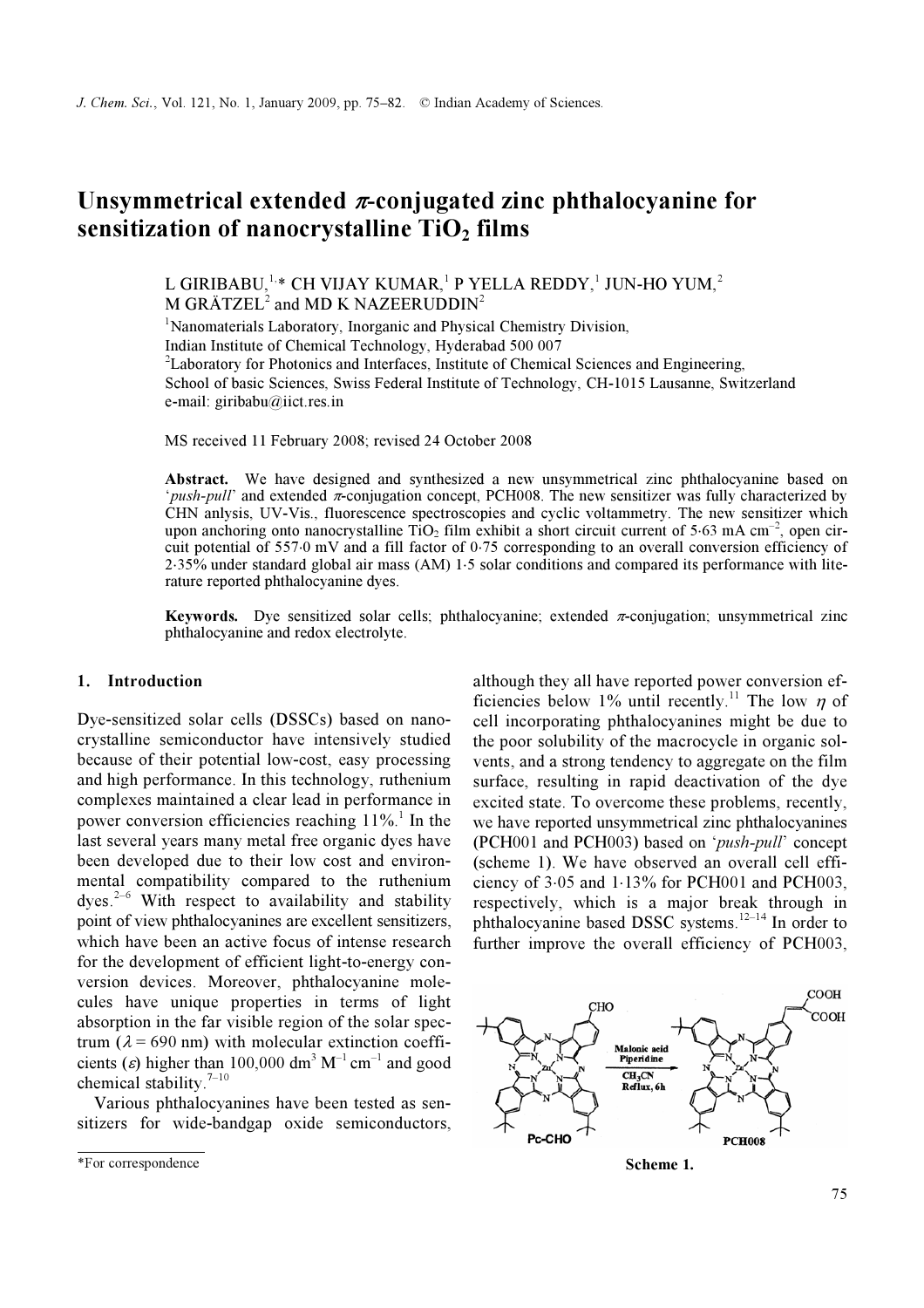one has to increase the molar extinction coefficient  $(\varepsilon)$  of the Q-band absorption of phthalocyanine macrocycle. During the course of our research work on the development of phthalocyanine based dyes for DSSCs, we have realized by introduction of extended  $\pi$ -conjugation that can increase the  $\varepsilon$  of the absorption bands of phthalocyanine macrocycle. Grätzel and co-workers have reported in case of ruthenium polypyridyl complexes that the introduction of extended π-conjugation could enhance the ε as well as broaden the absorption bands.<sup>15–17</sup> In the present investigation, we have designed a new unsymmetrical phthalocyanine i.e. PCH008 based on '*push-pull*' and extended  $\pi$ -conjugation concept. The new unsymmetrical phthalocyanine has three bulky *tert*-butyl groups, which act as electron releasing ('push'), enhance the solubility of phthalocyanine in common organic solvents, reduce the aggregation and tune the lowest unoccupied molecular orbital (LUMO) level of phthalocyanine. The presence of dicarboxylic acid groups on extended  $\pi$ conjugation of PCH008 act as electron withdrawing ('*pull'*) as well as grafting onto nanocrystalline  $TiO<sub>2</sub>$ .

#### 2. Experimental

4-tert-butyl phthalonitrile, 4-cyano phthalonitrile, malonic acid, 1,8-diazabicyclo [5.4.0]-undec-]-ene (DBU), 1-pentanol and tetrabutylammonium perchlorate (TBAP) are procured from Aldrich. CaH,  $K_2CO_3$ , acetonitrile, acetone, chloroform, dichloromethane and hexane are obtained from BDH (India) and were purified prior to use.<sup>18</sup> Column chromatography was performed on Aceme silica gel (60–120).

#### 2.1 Synthesis

Formyl phthalocyanine (Pc-CHO) was synthesized as per the procedure reported in the literature.<sup>19</sup>

2.1a Synthesis of PCH008: The new sensitizer was synthesized by adopting Knoevenagel condensation method. Pc-CHO (50 mg, 0⋅06 mmol), malonic acid (10⋅6 mg, 0⋅1 mmol) and two drops of piperidine were dissolved in 10 ml of acetonitrile. The reaction mixture was refluxed at 80°C for 6 h. The reaction mixture was cooled to room temperature and the solvent was evaporated under reduced pressure. The solid material was subjected to silica gel column chromatography and eluted with  $CHCl<sub>3</sub>/CH<sub>3</sub>OH$  $(90:10, v/v)$  mixture and bluish colour band was collected. The solvent was removed under reduced pressure to get the desired product. This PCH008 was characterized by <sup>1</sup>H NMR, IR, UV-Vis, MALDI-TOF spectroscopies and elemental analysis. Elemental analysis of  $C_{48}H_{42}N_8O_4Zn$  (calculated mass % in parentheses): C, 67⋅20 (67⋅01); H, 4⋅95 (4⋅92); N, 13⋅00 (13⋅03). IR (KBr pellet):  $v = 3446$ , 2923, 2854, 1721, 1634, 1256, 1582, 1485, 1391, 1280, 1082, 748, 523 cm<sup>-1</sup>. MALDI-MS:  $(C_{48}H_{42}N_8O_4Zn)$ - $CO_2 = 817$  (60%). <sup>1</sup>H NMR (DMSO- $d_6$ ,  $\delta$ , ppm):  $7·25-8·10$  (m, 12H); 6⋅92 (d, 2H,  $J = 7·8$  Hz); 1⋅34 (s, 27H). UV-Vis, in ethanol ( $\lambda_{\text{max}}$ ,  $\varepsilon$ , mol<sup>-1</sup> cm<sup>-1</sup>) 686 (1,33,000), 672 (1,38,000), 638 (54,000), 348 (91,000).

#### 2.2 Characterization methods

MALDI-MS spectra were recorded on a TO-4X KOMPACT SEQ, KARTOS, UK, Mass spectrometer. Major fragmentations are given as percentages relative to the base peak intensity. The UV-Vis spectra were recorded with a Shimadzu model 1700 spectrophotometer. Steady state fluorescence spectra were recorded using a Spex model Fluoromax-3 spectrofluorometer for solutions having optical density at the wavelength of excitation  $(\lambda_{\text{ex}}) \approx 0.11$ . <sup>1</sup>H NMR spectra were obtained at 300 MHz using a Brucker 300 Avance NMR spectrometer running X-WIN NMR software. The chemical shifts are relative to tetramethylsilane (TMS). The Fourier transform IR (FTIR) spectra of all the samples were measured using a Thermo Nicolet Nexus 670 spectrometer.

 Cyclic- and differential pulse voltammetric measurements were performed on a PC-controlled CH instruments model CHI 620C electrochemical analyzer. Cyclic voltammetric experiments were performed on 1 mM phthalocyanine dye solution in acetonitrile at scan rate of 100 mV/s using 0⋅1 M tetrabutylammonium perchlorate (TBAP) as supporting electrolyte. The working electrode is glassy carbon, standard calomel electrode (SCE) is reference electrode and plantinum wire is an auxillary electrode. After a cyclic voltammogram (CV) had been recorded, ferrocene was added, and a second voltammogram was measured.

 Photoelectrochemical data were obtained using a 450 W xenon light source focused to give  $1000 \text{ W/m}^2$ , the equivalent of one sun at AM 1⋅5 (the luminance of the lamp has normalized and corrected by the supplier), at the surface of the test cell. A sandwich cell was assembled by using the dye anchored  $TiO<sub>2</sub>$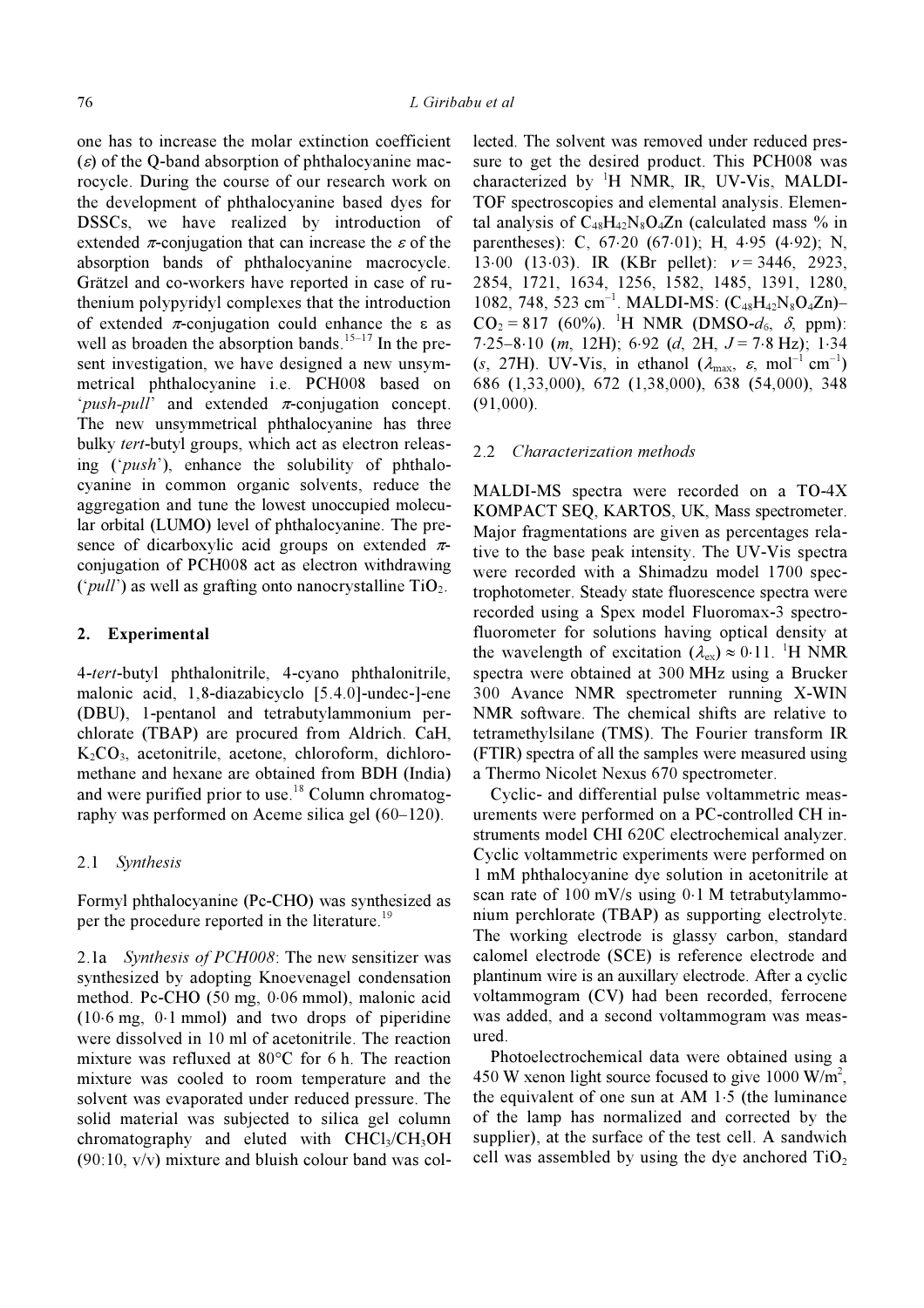films as the working electrode and conducting glass (TEC-15; the glass had been coated with a fluorinedoped stannic oxide layer; sheet resistance, 12– 15 Ω/square) coated with chemically deposited platinum from 0⋅05 M hexachloroplatinic acid as the counter electrode. The two electrodes were held to each other by heating with a hot-melt ionomer film (Surlyn 1702, 25  $\mu$ m thickness, Du-Pont) as a spacer between the electrodes. A drop of electrolyte solution was placed on the drilled hole in the counter electrode (which had already made) and was driven into the cell via vacuum backfilling. Finally, the hole was sealed using additional Bynel (35  $\mu$ m) and a cover glass (0⋅1 mm thickness). We have used two different redox electrolytes for the construction of DSSC test cell device. The composition of electrolytes are 0⋅6 M 1-butyl-3-methylimidazolium iodide (BMII), 0⋅025 M LiI, 0⋅04 M I2, 0⋅275 M tert-butyl pyridine (TBP) and 0⋅05 M guanidinium thiocyanate in a  $85 : 15$  (v/v) mixture of acetonitrile and valeronitrile (M1) and the second redox electrolyte is 0⋅6 M BMII,  $0.1 M$  LiI,  $0.05 M$  I<sub>2</sub> and  $0.5 M$  tert-butyl pyridine in a  $85:15$  (v/v) mixture of acetonitrile and valeronitrile (A7117).

## 2.3 Test cell preparation

 $TiO<sub>2</sub>$  photoelectrode was prepared by screen-printing methods. TiO<sub>2</sub> nanoparticles and an organic TiO<sub>2</sub> paste for screen-printing were prepared by methods reported in the literature.<sup>20,21</sup> Nanocrystalline TiO<sub>2</sub> films were deposited onto transparent conducting glass (Nippon Sheet Glass, which has been coated with a fluorine-doped stannic oxide layer thickness of 4 mm, sheet resistance  $8-10 \Omega/cm^2$ ) by screenprinting. These films were dried at 125°C for 10 min and then were gradually sintered at 500°C for 20 min.

 The heated electrodes were impregnated with a 0⋅05 M titanium tetrachloride solution in watersaturated desiccator for 30 min at 70°C and then were washed with distilled water. The 0⋅05 M titanium tetrachloride solution was prepared by adding titanium tetrachloride to ice to make a 2 M solution. This solution was then cooled to  $-20^{\circ}$ C before being diluted to 0⋅05 M. The electrodes were heated at 500°C for 30 min and were then allowed to cool to 50°C before dipping then into the dye solution. The dye was dissolved in ethanol in the concentration range of  $5 \times 10^{-5}$  M, which contains 10 mM of  $3\alpha$ ,  $7\alpha$ dihydroxy-5β-cholic acid (chenodeoxycholic acid). The  $TiO<sub>2</sub>$  films were soaked in the dye solution and

then kept at 22°C for 4 h so that the dye was adsorbed onto  $TiO<sub>2</sub>$  films. After completion of the dye adsorption, the photoelectrode was withdrawn from the solution and washed thoroughly with ethanol to remove non-adsorbed dye under a stream of dry air. The dye-adsorbed  $TiO<sub>2</sub>$  electrode and thermally platinised counter electrode were assembled into a sealed sandwich type cell with a gap of a hot-melt ionomer film (Surlyn 1702, 25  $\mu$ m thickness, Du-Pont). In order to reduce scattered light from the edge of the glass electrodes of the dyed  $TiO<sub>2</sub>$  layer, a light-shading mask was used onto the DSSCs, so active area of DSSCs was fixed to  $0.2 \text{ cm}^2$ .

#### 3. Results and discussions

#### 3.1 Synthesis

The new sensitizer PCH008 was synthesized by condensing Pc-CHO with malonic acid by refluxing in acetonitrile solvent. The new phthalocyanine was completely characterized by CHN, MALDI-MS, <sup>1</sup>H NMR, UV-Vis, and fluorescence spectroscopies as well as cyclic voltammetry. The peak at 817 in MALDI-MS spectrum corresponds to extended  $\pi$ conjugated unsymmetrical phthalocyanine with loss of  $CO<sub>2</sub>$  molecule (figure 1). The electronic absorption spectrum of PCH008 was recorded in ethanol solution and compared to that of the phthalocyanine adsorbed onto 2  $\mu$ m thick nanocrystalline films (figure 2). The molar extinction coefficient  $(\varepsilon)$  values of PCH008 are compared with PCH001 and PCH003 and the data are presented in table 1. From table 1, it is clear that the  $\varepsilon$  values of PCH008 are higher than PCH003. The absorption spectrum of the phthalocyanine adsorbed onto 2  $\mu$ m thick TiO<sub>2</sub> electrode is similar to that of the solution spectra but exhibit a small red shift. This may be due to the presence of carboxylic protons of phthalocyanine, which on adsorption on  $TiO<sub>2</sub>$  release the proton and bind to  $Ti<sup>4+</sup>$ . The  $Ti^{4+}$  acts as electron withdrawing and produces a red shift in the absorption bands.<sup>13</sup> Figure 3 shows emission spectrum of PCH008 being excited at 298 K within the charge-transfer (CT) absorption band in an air-equilibrated ethanol solution; it exhibits luminescence maxima at 710 nm and a shoulder at 735 nm. Singlet state  $(E_{0-0})$  energy of PCH008 estimated from the excitation and emission spectra is 1⋅77 eV. The emission intensity was quenched when the sensitizer adsorbed onto 2  $\mu$ m thick TiO<sub>2</sub> layer as a consequence of electron injection from excited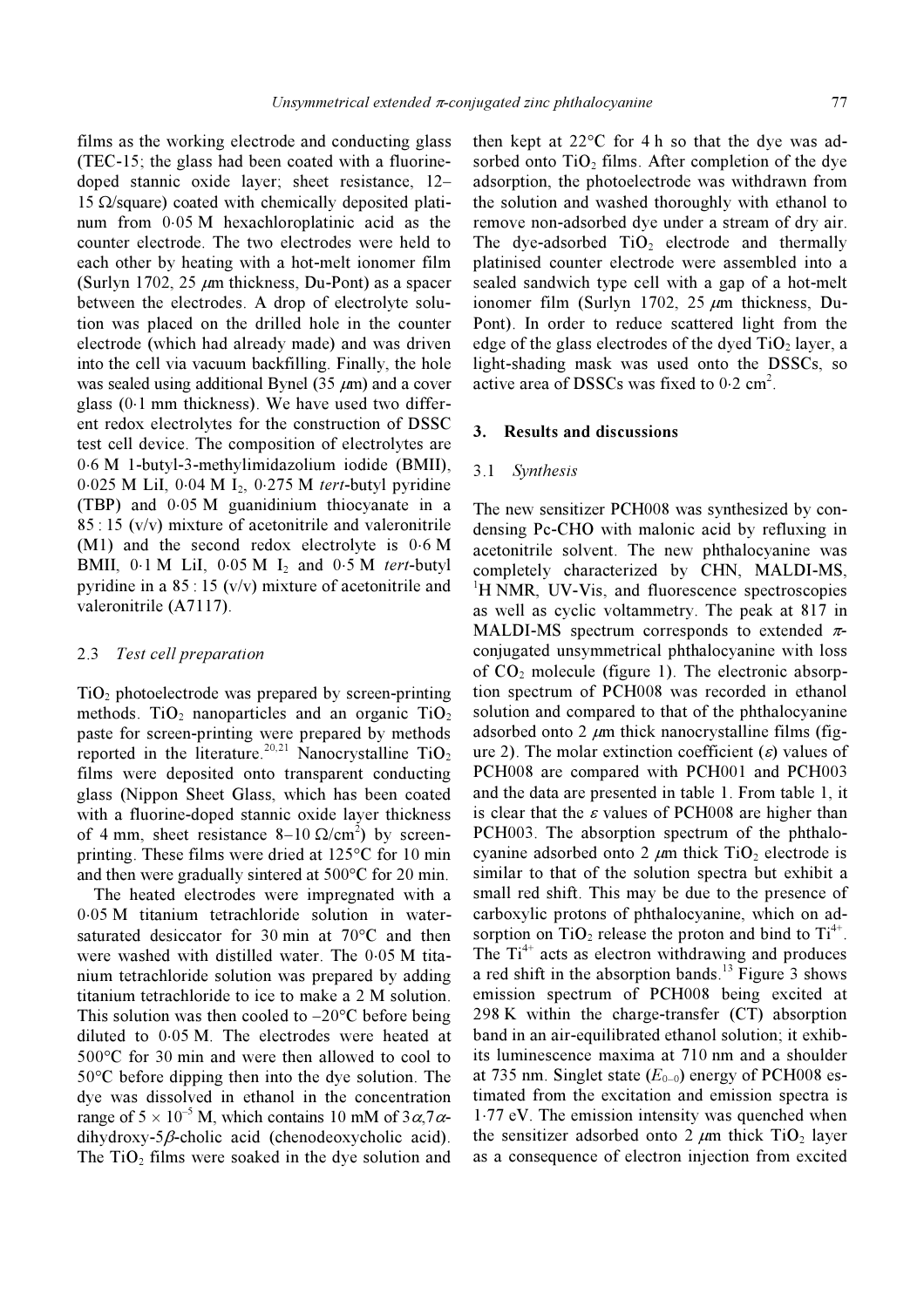

Figure 1. Molecular structures of unsymmetrical phthalocyanines used in this study.

| Dye                |               | Absorption <sup>a</sup><br>$\lambda_{\text{max}}$ , nm <sup>b</sup> (log $\varepsilon$ , M <sup>-1</sup> cm <sup>-1</sup> ) <sup>c</sup> |               | Emission <sup>a</sup><br>$\lambda_{\max}$ , nm <sup>b</sup> |     | $E_{0-0}$ (eV) | $E_{1/2}$ (V, vs $SCE$ ) <sup>d</sup><br>Oxidation <sup>e</sup> Reduction <sup>e</sup> |      |         |
|--------------------|---------------|------------------------------------------------------------------------------------------------------------------------------------------|---------------|-------------------------------------------------------------|-----|----------------|----------------------------------------------------------------------------------------|------|---------|
| <b>PCH008</b>      | 348<br>(4.96) | 638<br>(4.73)                                                                                                                            | 672<br>(5.14) | 686<br>(5.12)                                               | 710 | 735            | 1.77                                                                                   | 0.80 | $-1.08$ |
| PCH <sub>003</sub> | 343<br>(4.69) | 636<br>$(\mathrm{sh})$                                                                                                                   | 697<br>(4.83) |                                                             | 710 | 760            | 1.76                                                                                   | 0.51 | $-1.15$ |
| <b>PCH001</b>      | 347<br>(4.85) | 610<br>(4.50)                                                                                                                            | 693<br>(5.28) |                                                             | 698 | 750            | 1.78                                                                                   | 0.65 | $-1.31$ |

Table 1. UV-visible, emission and electrochemical data.

<sup>a</sup>Solvent Ethanol. <sup>b</sup>error limits:  $\lambda_{\text{max}} \pm 1$  nm. °log $\varepsilon$ ,  $\pm 10\%$ . <sup>d</sup>Solvent CH<sub>3</sub>CN, 0⋅1 M TBAP. °Error limits,  $\pm 0.03$  V

singlet state of phthalocyanine macrocycle into the conduction of  $TiO<sub>2</sub>$ .

 With a view to evaluate the HOMO–LUMO levels of PCH008, we have carried out the electrochemistry by using cyclic and differential pulse voltammetric techniques. The corresponding cyclic and differential pulse voltammograms were presented in figure 4. PCH008 exhibits a quasi-reversible oxidation at 0.80 V and a quasi-reversible reduction at –1⋅08 V. With respect to dye-sensitization of widebandgap semiconductors, e.g.  $TiO<sub>2</sub>$ , the first oxidation potentials of PCH008 and the  $E_{0-0}$  transition energy, the energy levels of the singlet excited states (LUMO) of PCH008 was determined to be  $-0.97$  V vs  $SCE<sub>z</sub><sup>22</sup>$  whereas the energy level of the conduction band edge of TiO<sub>2</sub> is ca. –0⋅74 V vs SCE.<sup>23</sup> This makes electron injection from the excited state of PCH008 into the conduction band of  $TiO<sub>2</sub>$  thermodynamically feasible. Furthermore, the HOMO level of the PCH008 is lower than the energy level of the redox couple  $I^{-}/I_{3}^{-}$  (0⋅2 V vs SCE) in the electrolyte, enabling the dye regeneration by electron transfer from  $I^-$ 

#### 3.2 Photovoltaic measurements

The performance of newly synthesized PCH008 as a sensitizer with a sandwich type nanocrystalline  $TiO<sub>2</sub>$ electrode (10 + 4  $\mu$ m composed of transparent layer and scattering layer) was determined from measurements on photovoltaic cells using two different redox electrolytes i.e. M1 and A7117 and compared its performance with PCH001 and PCH003 under similar test cell conditions. The M1 redox electrolyte contains 0⋅6 M 1-butyl-3-methylimidazolium iodide (BMII), 0⋅025 M LiI, 0⋅04 M I2, 0⋅275 M tertbutyl pyridine (TBP) and 0⋅05 M guanidinium thiocyanate in a  $85:15$  (v/v) mixture of acetonitrile and valeronitrile and A7117 redox electrolyte contains 0⋅6 M BMII, 0⋅1 M LiI, 0⋅05 M I2 and 0⋅5 M tertbutyl pyridine in a  $85 : 15$  (v/v) mixture of acetronitrile and valeronitrile. We have added chenodeoxy-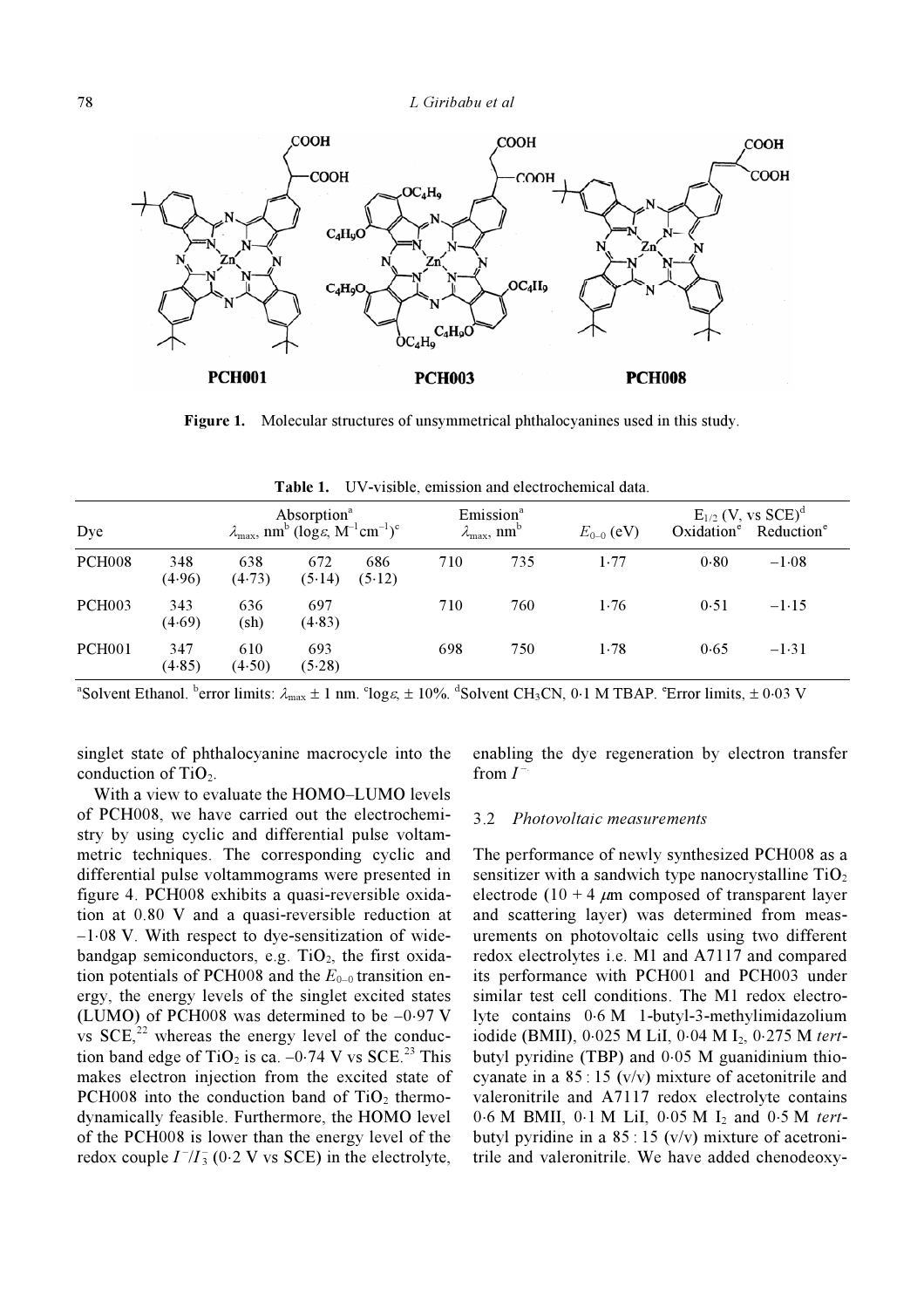cholic acid to the dye solution to minimize the aggregation of the macrocycle. Earlier, we have reported test cell data of PCH001 and PCH003 with A1376 redox electrolyte with 3⋅05 and 1⋅13% efficiency, respectively.<sup>13,14</sup> Figure 5 shows photocurrent action spectra of PCH008 with two different redox electrolytes along with PCH001 and PCH003, where the photon-to-current conversion efficiency (IPCE) is plotted as a function of wavelength. The IPCE was calculated according to the following equation.

$$
\text{IPCE}(\lambda) = 1240 \left( \frac{I_{\text{SC}}}{\lambda \phi} \right),\tag{1}
$$



Figure 2. UV-visible absorption spectra of PCH008  $(-$ ) in ethanol and  $(---)$  adsorbed onto a 2  $\mu$ m thick  $TiO<sub>2</sub> film$ .



Figure 3. Fluorescence spectra of PCH008 (-) in CH<sub>3</sub>CN and (-----) adsorbed onto a 2  $\mu$ m thick TiO<sub>2</sub> film. The excitation wavelength  $\lambda_{ex}$  = 686 nm.

where  $\lambda$  is the wavelength,  $I_{SC}$  the current at short circuit (mA/cm<sup>2</sup>) and  $\phi$  is the incident radiative flux  $(W/m<sup>2</sup>)$ . We have observed an IPCE value of 47% with both M1 and A7117 redox electrolytes. Under similar test cells conditions, we have observed an IPCE of 71 and 16% in case of PCH001 and PCH003, respectively. The photocurrent action spectrum resembles the absorption spectra except for a slight red shift by ca. 10 nm. The photoresponse of thin films displays a broad spectral response covering almost the entire visible spectrum extends from 500 to 800 nm in case of PCH001 and PCH008 where as in case of PCH003, it was only from 575 to 800 nm.

 The photovoltaic performance of DSSC based on PCH008 with two different redox electrolytes along with PCH001 and PCH003 under 1 sun  $(1000 \text{ W/m}^2)$ irradiation is shown in table 2. The solar energy-toelectricity conversion efficiency,  $\eta$ , under whitelight irradiation can be obtained from the following<br>equation.<br> $\eta[\%] = \frac{J_{\text{sc}}[\text{mAcm}^{-2}]V_{\text{oc}}[V]Xff}{I_{\text{c}}[\text{WM}^{-2}]} \times 100,$  (2) equation.

$$
\eta[\%] = \frac{J_{\rm SC}[\text{mAcm}^{-2}]V_{\rm OC}[V]Xff}{I_0[\text{WM}^{-2}]} \times 100,
$$
 (2)

where  $I_0$  is the photon flux (e.g. 1000 W m<sup>-2</sup> for  $1·0$  sun),  $J_{SC}$  is the short-circuit photocurrent density under irradiation,  $V_{\text{OC}}$  is the open-circuit voltage, and ff represents the fill factor. The fill factor is defined by the following equation.

$$
ff = \frac{J_{\text{PH(max)}} V_{\text{PH(max}}}{J_{\text{SC}} V_{\text{OC}}},
$$
\n(3)



Figure 4. Cyclic (-) and differential pulse voltammograms (----) of PCH008.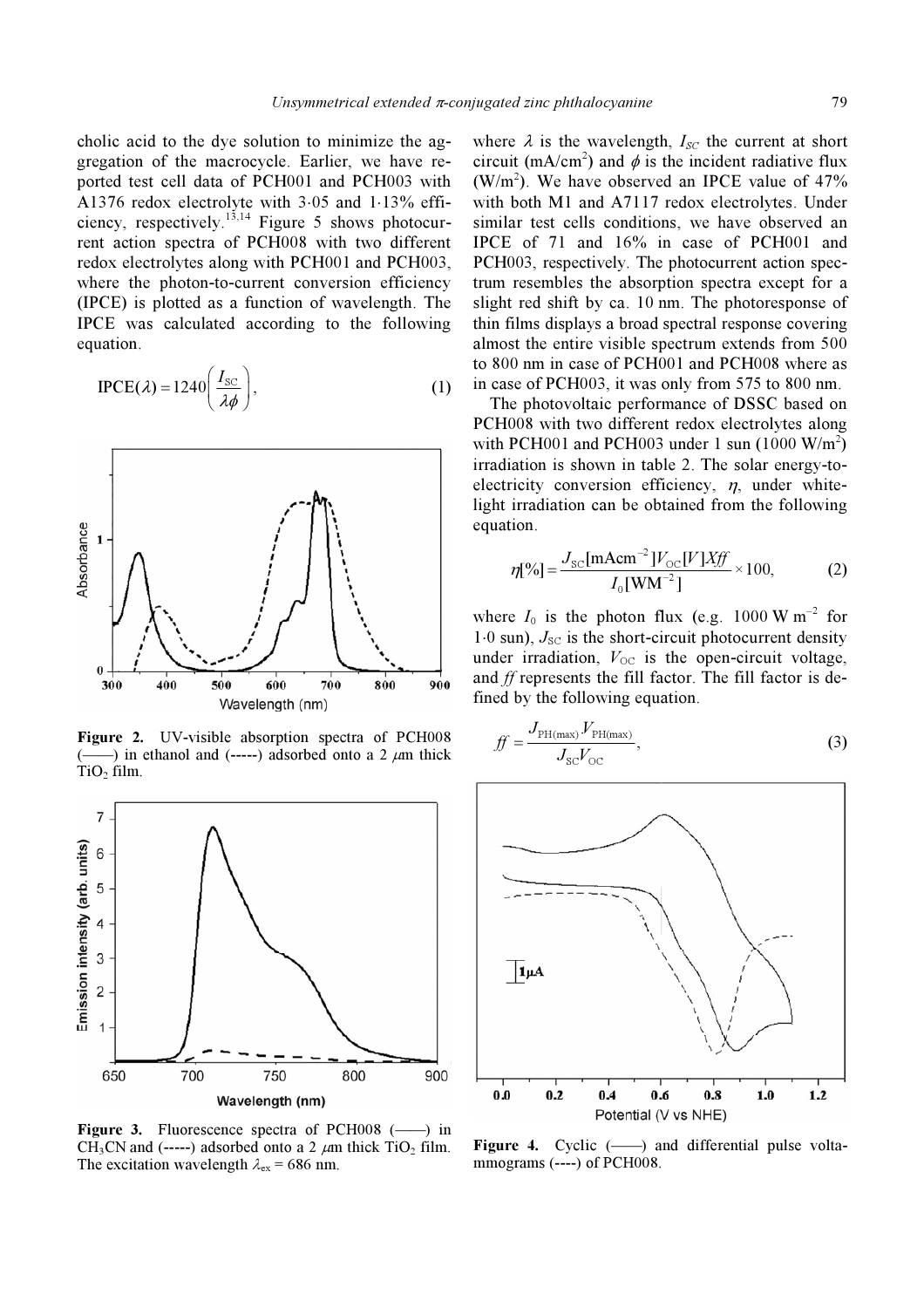|  | Table 2. Photovoltaic performance data. <sup>a</sup> |
|--|------------------------------------------------------|
|  |                                                      |

| Dye           | Electrolyte     | $J_{SC}^{\text{e}}$ (mA/cm <sup>2</sup> ) | $V_{\rm OC}$ (V) | Fill factor (ff) | $\eta$ [%] |  |
|---------------|-----------------|-------------------------------------------|------------------|------------------|------------|--|
| <b>PCH008</b> | $A7117^b$       | 5.63                                      | 0.557            | 0.75             | 2.35       |  |
| PCH003        | A7117           | 1.94                                      | 0.517            | 0.77             | 0.77       |  |
| PCH001        | A7117           | 6.20                                      | 0.620            | 0.73             | 2.80       |  |
| <b>PCH008</b> | M1 <sup>c</sup> | 5.31                                      | 0.562            | 0.74             | 2.22       |  |
| <b>PCH003</b> | M1              | 1.33                                      | 0.510            | 0.77             | 0.52       |  |
| PCH001        | M1              | 6.25                                      | 0.633            | 0.74             | 2.86       |  |
|               |                 |                                           |                  |                  |            |  |

<sup>a</sup>Photoelectrode: Photoelectrode: TiO<sub>2</sub>  $(10 + 4 \mu m)$  and 0⋅2 cm<sup>2</sup>); <sup>b</sup>  ${}^{b}$ A7117 = 0⋅6 M 1-butyl-3methylimidazolium iodide (BMII),  $0.1$  M LiI,  $0.05$  M I<sub>2</sub> and  $0.5$  M tert-butyl pyridine in a  $85 : 15$  (v/v) mixture of acetonitrile and valeronitrile.  $^{\circ}$ M1 = 0⋅6 M BMII, 0⋅025 M LiI, 0⋅04 M I2, 0⋅275 M tert-butyl pyridine (TBP) and 0⋅05 M guanidinium thiocyanate in a  $85:15$  (v/v) mixture of acetronitrile and valeronitrile.  $^{d}A1376 =$ A1376, 0⋅6 M 1-butyl-3-methylimidazolium iodide, 0⋅05 M iodine, 0⋅05 M LiI and 0⋅5 M tert-butylpyridine in a 50 : 50 (v/v) mixture acetonitrile and valeronitrile. Error limits,  $J_{\text{SC}}$ ,  $\pm$  0⋅1 mA/cm<sup>2</sup>;  $V_{\text{OC}}$ ,  $\pm$  30 mV and ff,  $\pm$  0⋅03



Figure 5. Photocurrent action spectra of PCH001 (-----). PCH003  $(\cdots \cdots)$ , and PCH008  $(\cdots \cdots)$  with  $(a)$  M1,  $(b)$ A7117 redox electrolytes and the cell's active area  $0.2 \text{ cm}^2$ .

where  $J_{PH(max)}$  and  $V_{PH(max)}$  are the photocurrent and photovoltage for maximum power output and  $J_{SC}$ 

and  $V_{\text{OC}}$  are the short-circuit photocurrent density and open-circuit photovoltage. Figure 6 shows photocurrent-voltage of PCH008 dye grafted onto nanocrystalline  $TiO<sub>2</sub>$  films along with PCH001 and PCH003 with two different redox electrolytes and related parameters are listed in table 2. We have observed an overall efficiency 2⋅35% under 1 sun irradiation with a DSSC based on PCH008 using A7117 redox electrolyte ( $J_{SC}$  = 5⋅63 mA cm<sup>-2</sup>,  $V_{OC}$  = 0⋅557 V and  $ff = 0.75$ ). Under similar test cell conditions, PCH003 has shown 0.77% efficiency.

 In order to further improve the efficiency of test cell device, we have added guanidinium thiocyanate (GuSCN) to the redox electrolyte (M1) as an additive. The effect of GuSCN as additive on photovoltaic performance of the DSSC was first reported by Grätzel.<sup>24</sup> It was concluded that co-adsorption of GuSCN with dyes such as N719 and N3 improved the  $V_{\text{OC}}$  of the DSSC obviously due to the reduction of dark current.<sup>25</sup> In this study, we have also investigated the effect of addition of 0⋅05 M of GuSCN to the redox electrolytes and results are shown in table 2. With M1 redox electrolyte, we have observed an efficiency of 2⋅22% with PCH008 ( $J_{SC}$  = 5⋅31 mA cm<sup>-2</sup>,  $V_{\text{OC}} = 0.562$  V and  $ff = 0.74$ ). We observed a slight increase in  $V_{OC}$  of the DSSC with the presence of GuSCN but lost  $J_{\rm SC}$ . Thus, no increase in the efficiency of the DSSC was observed. Under similar test cell conditions, we have observed an efficiency of 2⋅86% with PCH001 and 0⋅52% with PCH003. In our phthalocyanine-based dyes, we have not observed any increase in the efficiency of test cell with co-adsorbent GuSCN unlike in the case of ruthenium polypyridyl complex and organic based dyes. The reasons for not increased in photovoltaic prop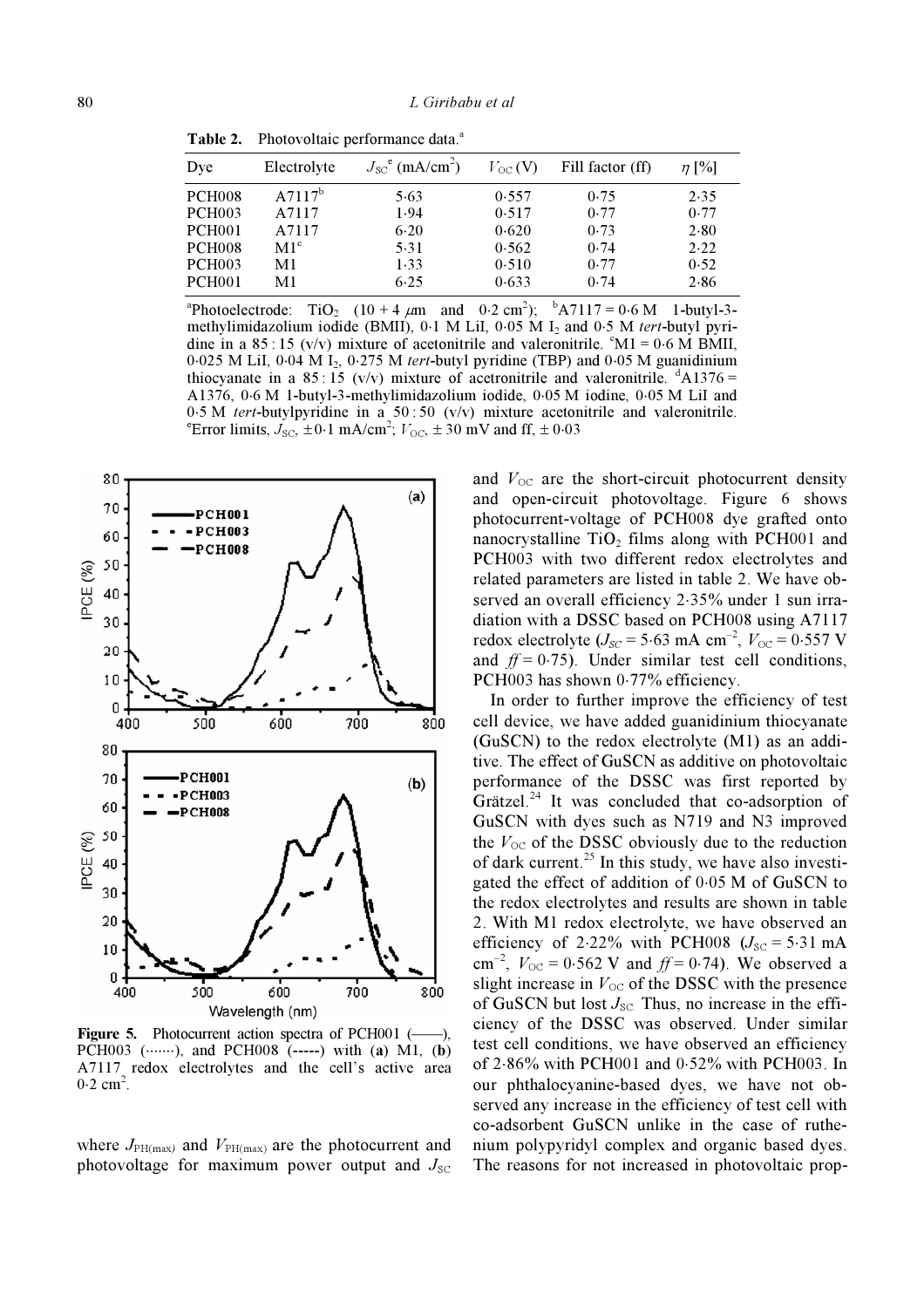erties of DSSC with GuSCN for which the studies are in progress.



Figure 6. Current-voltage characteristics (a) M1, (b) A7117 redox electrolytes and the cell's active area 0⋅2 cm<sup>2</sup>.



Figure 7. TG/DTG curves of PCH008 with heating rate of  $10^{\circ}$ C min<sup>-1</sup> under nitrogen.

 Thus the new sensitizer, PCH008 is showing improved performance in both M1 and A7117 redox electrolytes when compared to PCH003. This is probably due to the change in the energy levels of PCH008.

#### 3.3 Thermal stability

In order to use for rooftop applications phthalocyanine dyes based DSSC, the dye should be stable to higher temperatures. For this reason, we have carried out the thermogravimetric analysis of PCH008 to study the stability of new sensitizer. It was well known in the literature that phthalocyanines and their metallo derivatives are stable up to  $400^{\circ}$ C.<sup>26</sup> From the figure 7, it is apparent that the thermal behaviour of PCH008 is stable up to 150°C. The initial weight loss (11⋅53%) between 150 and 225°C is attributed to the removal of carboxyl group. From the thermal data, it is clear that DSSC based phthalocyanine dyes are potentially useful for rooftop applications.

# 4. Conclusions

In conclusion, we have designed and synthesized an unsymmetrical zinc phthalocyanine, PCH008 based on '*push-pull'* and extended  $\pi$ -conjugation concept. The new photosensitizer was tested in DSSC by using M1 and A7117 redox electrolytes. The new sensitizer has shown η of 2⋅35% with A7117 redox electrolyte, which is second best phthalocyanine for DSSC applications. Thermal stability studies show that the sensitizer is stable up to  $150^{\circ}$ C and suitable for roof top applications.

# Acknowledgements

We are thankful to IICT-Aisin Cosmos collaborative project for financial support to carry out this work. The EPFL group acknowledges financial support for this work by the Swiss Federal Office for Energy (OFEN). Ch. V is thankful to Council of Scientific and Industrial Research (CSIR) for a research fellowship.

#### References

1. Nazeeruddin Md K and M Gratzel 2007 Transition metal complexes for photovoltaic and light emitting